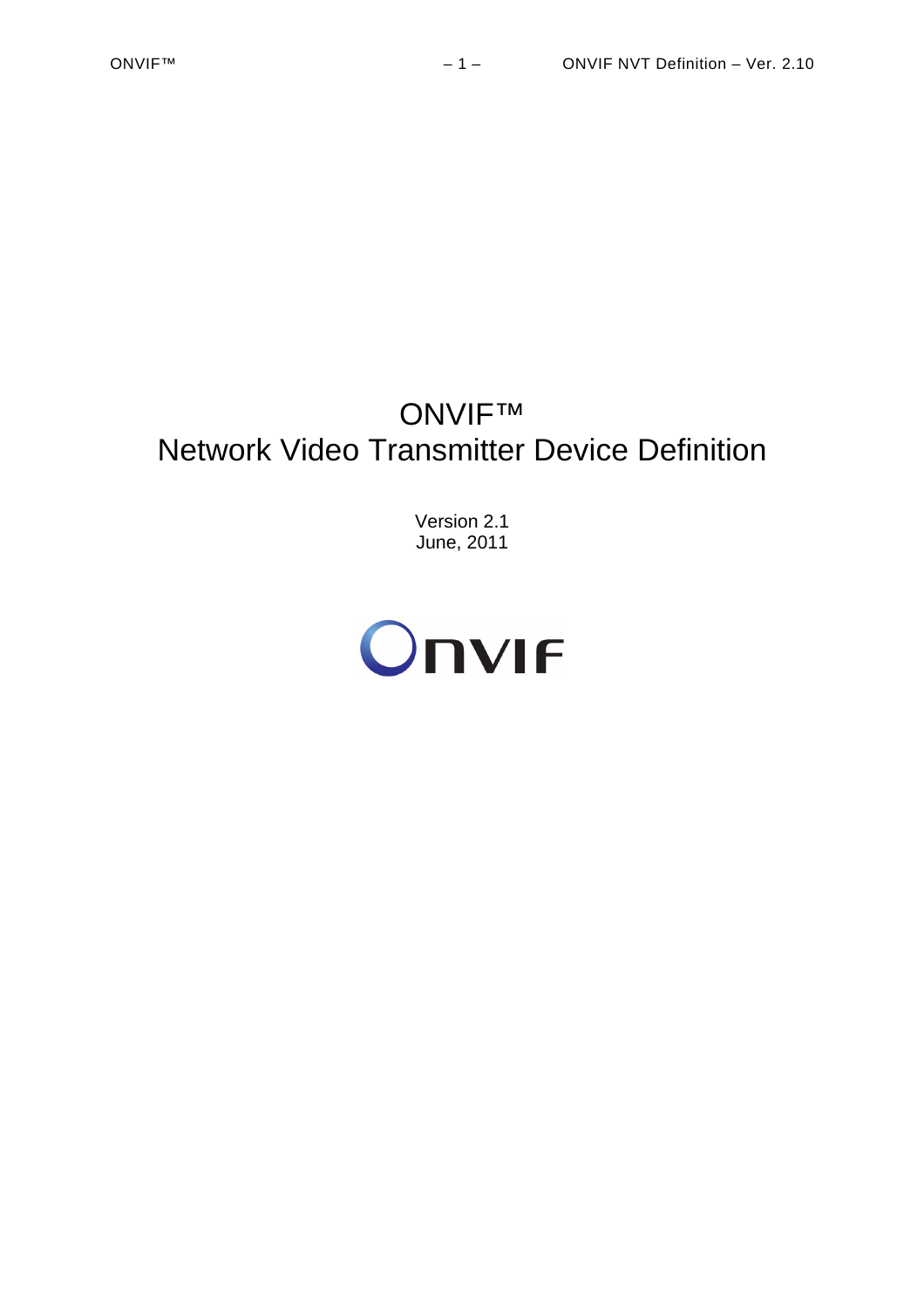2008-2011 by ONVIF: Open Network Video Interface Forum. All rights reserved.

Recipients of this document may copy, distribute, publish, or display this document so long as this copyright notice, license and disclaimer are retained with all copies of the document. No license is granted to modify this document.

THIS DOCUMENT IS PROVIDED "AS IS," AND THE CORPORATION AND ITS MEMBERS AND THEIR AFFILIATES, MAKE NO REPRESENTATIONS OR WARRANTIES, EXPRESS OR IMPLIED, INCLUDING BUT NOT LIMITED TO, WARRANTIES OF MERCHANTABILITY, FITNESS FOR A PARTICULAR PURPOSE, NON-INFRINGEMENT, OR TITLE; THAT THE CONTENTS OF THIS DOCUMENT ARE SUITABLE FOR ANY PURPOSE; OR THAT THE IMPLEMENTATION OF SUCH CONTENTS WILL NOT INFRINGE ANY PATENTS, COPYRIGHTS, TRADEMARKS OR OTHER RIGHTS.

IN NO EVENT WILL THE CORPORATION OR ITS MEMBERS OR THEIR AFFILIATES BE LIABLE FOR ANY DIRECT, INDIRECT, SPECIAL, INCIDENTAL, PUNITIVE OR CONSEQUENTIAL DAMAGES, ARISING OUT OF OR RELATING TO ANY USE OR DISTRIBUTION OF THIS DOCUMENT, WHETHER OR NOT (1) THE CORPORATION, MEMBERS OR THEIR AFFILIATES HAVE BEEN ADVISED OF THE POSSIBILITY OF SUCH DAMAGES, OR (2) SUCH DAMAGES WERE REASONABLY FORESEEABLE, AND ARISING OUT OF OR RELATING TO ANY USE OR DISTRIBUTION OF THIS DOCUMENT. THE FOREGOING DISCLAIMER AND LIMITATION ON LIABILITY DO NOT APPLY TO, INVALIDATE, OR LIMIT REPRESENTATIONS AND WARRANTIES MADE BY THE MEMBERS AND THEIR RESPECTIVE AFFILIATES TO THE CORPORATION AND OTHER MEMBERS IN CERTAIN WRITTEN POLICIES OF THE CORPORATION.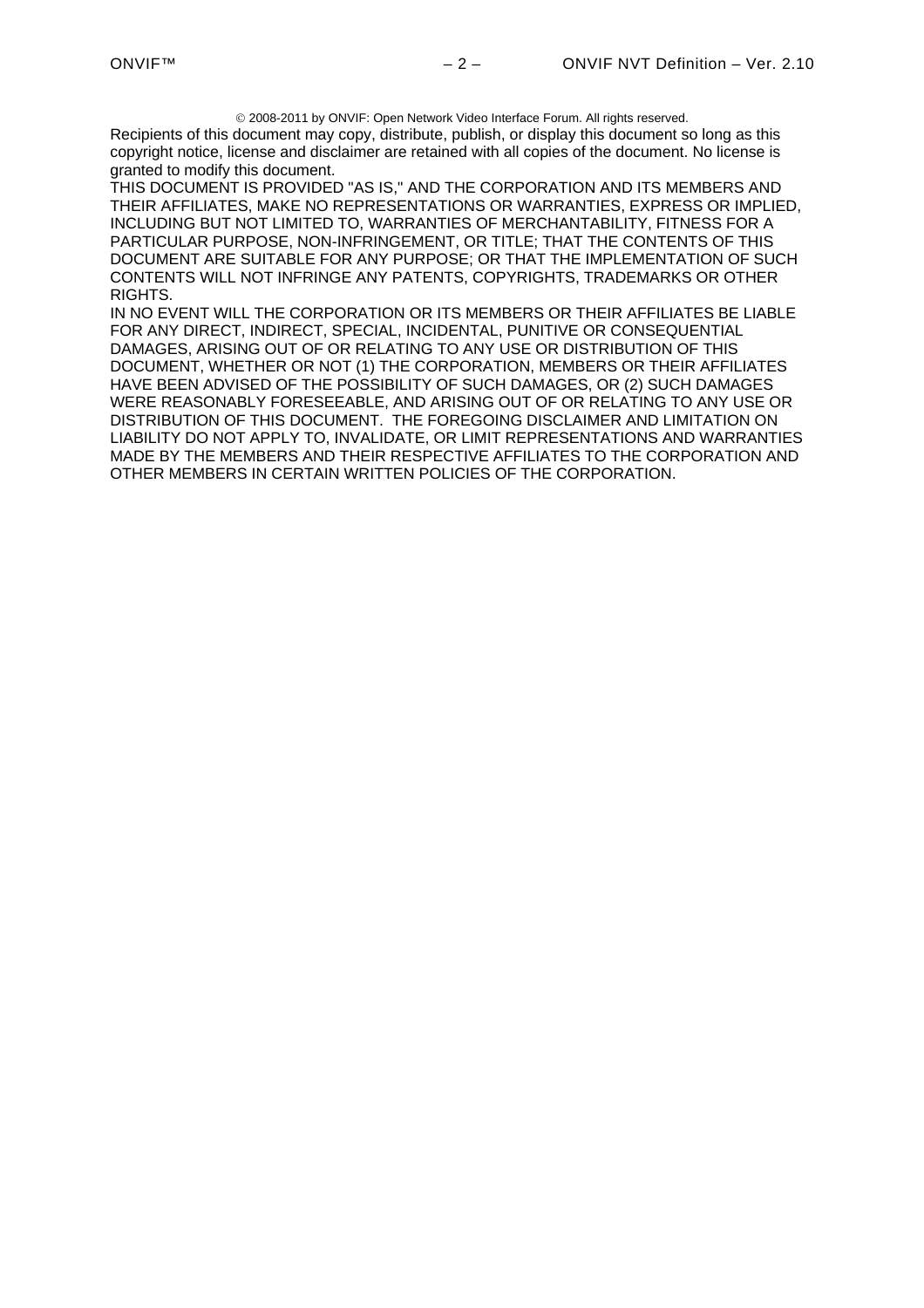# **CONTENTS**

|     |                                          | <b>Scope</b>                     |   |
|-----|------------------------------------------|----------------------------------|---|
|     |                                          | <b>Normative references</b><br>5 |   |
| 3   | <b>Terms and Definitions</b>             |                                  | 5 |
|     | 3.1                                      |                                  |   |
|     | 3.2                                      |                                  |   |
|     | Overview<br>6                            |                                  |   |
| 5   | <b>NVT Requirements (normative)</b><br>6 |                                  |   |
|     | 5.1                                      |                                  |   |
| 5.2 |                                          |                                  |   |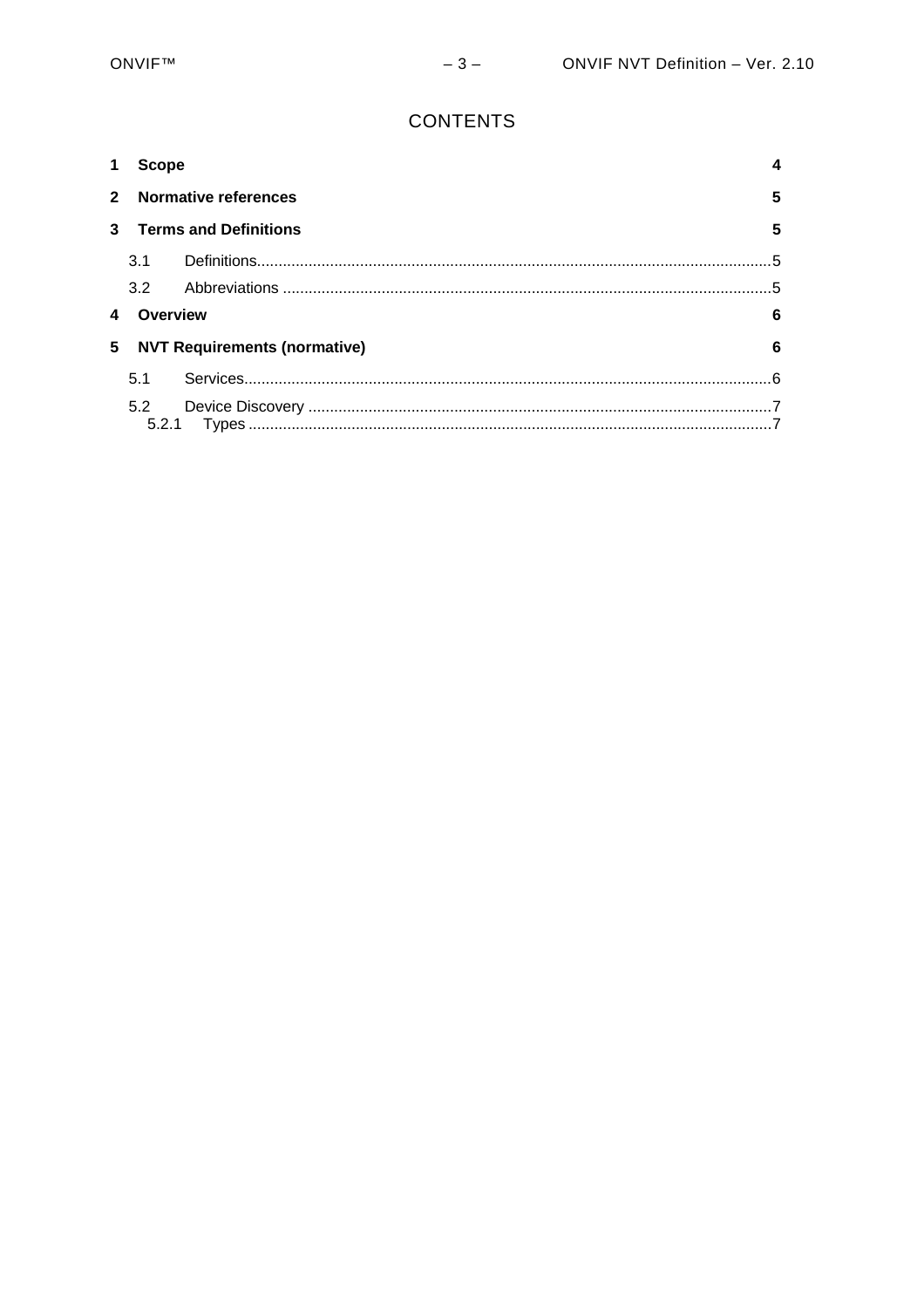#### <span id="page-3-0"></span>**1 Scope**

This document contains the definition for the ONVIF Network Video Transmitter device type. This document describes the mandatory and optional services for this entity but does not include the description of the services themselves. The services are described in separate documents. Use the ONVIF Specification Document Map to locate the documentation for the relevant services.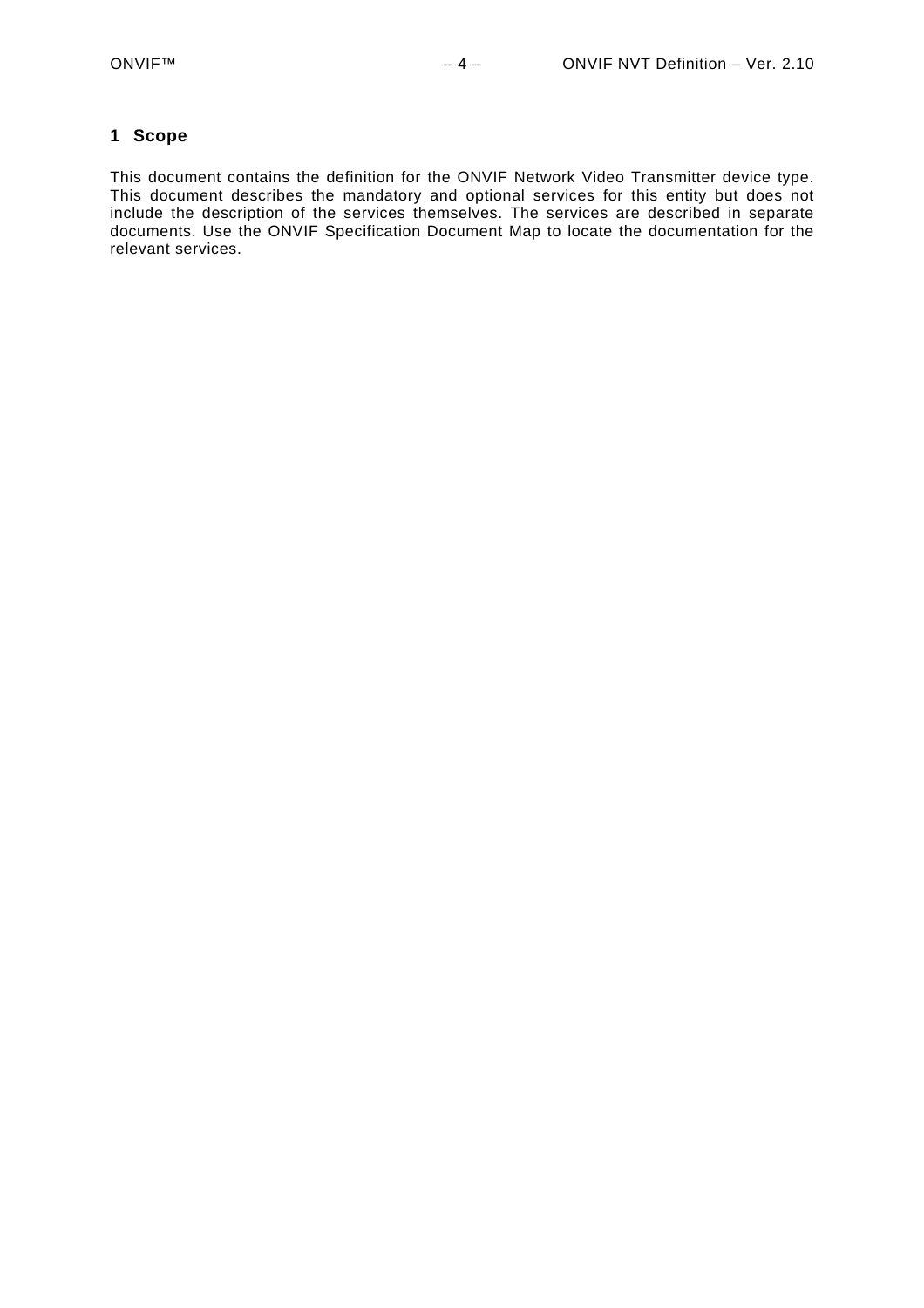# <span id="page-4-0"></span>**2 Normative references**

ONVIF Core Specification Version 2.1 <<http://www.onvif.org/specs/core/ONVIF-Core-Spec-v210.pdf>> ONVIF Device I/O Service Specification Version 2.1 <<http://www.onvif.org/specs/srv/io/ONVIF-DeviceIo-Service-Spec-v210.pdf>> ONVIF Media Service Specification Version 2.1 <[http://www.onvif.org/specs/srv/media/ONVIF-Media-Service-Spec-v210.pdf>](http://www.onvif.org/specs/srv/media/ONVIF-Media-Service-Spec-v210.pdf) ONVIF Streaming Specification Version 2.1 <<http://www.onvif.org/specs/stream/ONVIF-Streaming-Spec-v210.pdf>> ONVIF Imaging Service Specification Version 2.1 <[http://www.onvif.org/specs/srv/img/ONVIF-Imaging-Service-Spec-v210.pdf>](http://www.onvif.org/specs/srv/img/ONVIF-Imaging-Service-Spec-v210.pdf) ONVIF PTZ Service Specification Version 2.1 <[http://www.onvif.org/specs/srv/ptz/ONVIF-PTZ-Service-Spec-v210.pdf>](http://www.onvif.org/specs/srv/ptz/ONVIF-PTZ-Service-Spec-v210.pdf) ONVIF Video Analytics Service Specification Version 2.1 <[http://www.onvif.org/specs/srv/analytics/ONVIF-VideoAnalytics-Service-Spec-v210.pdf>](http://www.onvif.org/specs/srv/analytics/ONVIF-VideoAnalytics-Service-Spec-v210.pdf)

# <span id="page-4-1"></span>**3 Terms and Definitions**

## <span id="page-4-2"></span>**3.1 Definitions**

**Network Transmitter (NVT)**  Video Network video server (an IP network camera or an encoder device, for example) that sends media data over an IP network to a client.

#### <span id="page-4-3"></span>**3.2 Abbreviations**

| <b>NVT</b>   | Network Video Transmitter          |
|--------------|------------------------------------|
| <b>ONVIF</b> | Open Network Video Interface Forum |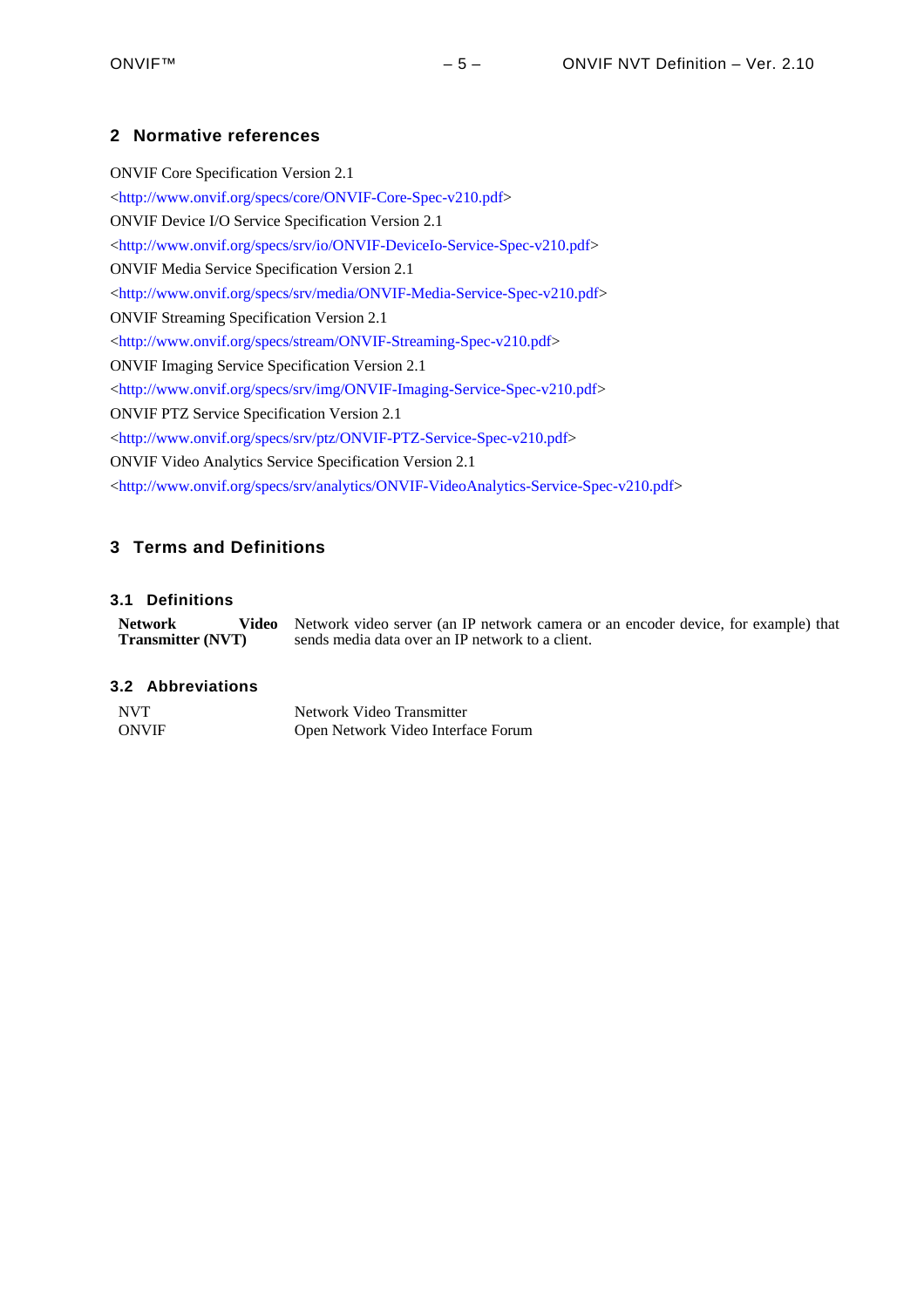#### <span id="page-5-0"></span>**4 Overview**

A Network Video Transmitter (NVT) is an ONVIF device that sends media data over an IP network to a client. For example, an NVT may be an IP network camera or an encoder device.

An NVT exposes its functionality through a number of services that are provided by the ONVIF standard. A number of services are mandatory for each type of ONVIF device. The device may support other services and the device signals availability of optional services via the device discovery service.

An NVT implements the following services to provide its core functionality:

**Device service** enables an NVT to provide device management functionality such as device capabilities, system and network settings, security settings and firmware upgrade. <xref to service specification>

**Event service** enables an NVT to send events to clients. <xref to service specification>

**Media service** enables an NVT to stream media data to clients. Media data includes video, audio, video analytics and other metadata. <xref to service specification>

**Device IO service** enables an NVT to support physical inputs and outputs. <xref to service specification>

An NVT can also implement the following services to provide extended functionality:

**PTZ service** enables an NVT to provide PTZ control if the device is a PTZ camera. <xref to service specification>

**Imaging service** enables an NVT to provide configuration of image settings which affect the visual appearance of the video, for example, exposure time, gain and white balance, focus control. <xref to service specification>

**Video Analytics service** enables an NVT to provide video analytics functionality. <xref to service specification>

Beyond this, an NVT can also include additional ONVIF services, for example the Recording service if support for local storage is required.

<Picture showing NVT and NVC>

## <span id="page-5-1"></span>**5 NVT Requirements (normative)**

#### <span id="page-5-2"></span>**5.1 Services**

<span id="page-5-3"></span>[Table 1](#page-5-3) shows which services are required for the NVT device type. Mandatory services are marked with 'M' and services that are mandatory if a related feature is supported by the device are marked with 'C'. Optional services are marked with 'O'.

#### **Table 1: Service requirements for the NVT device type**

|        | <b>Required?</b> |
|--------|------------------|
| Device | M                |